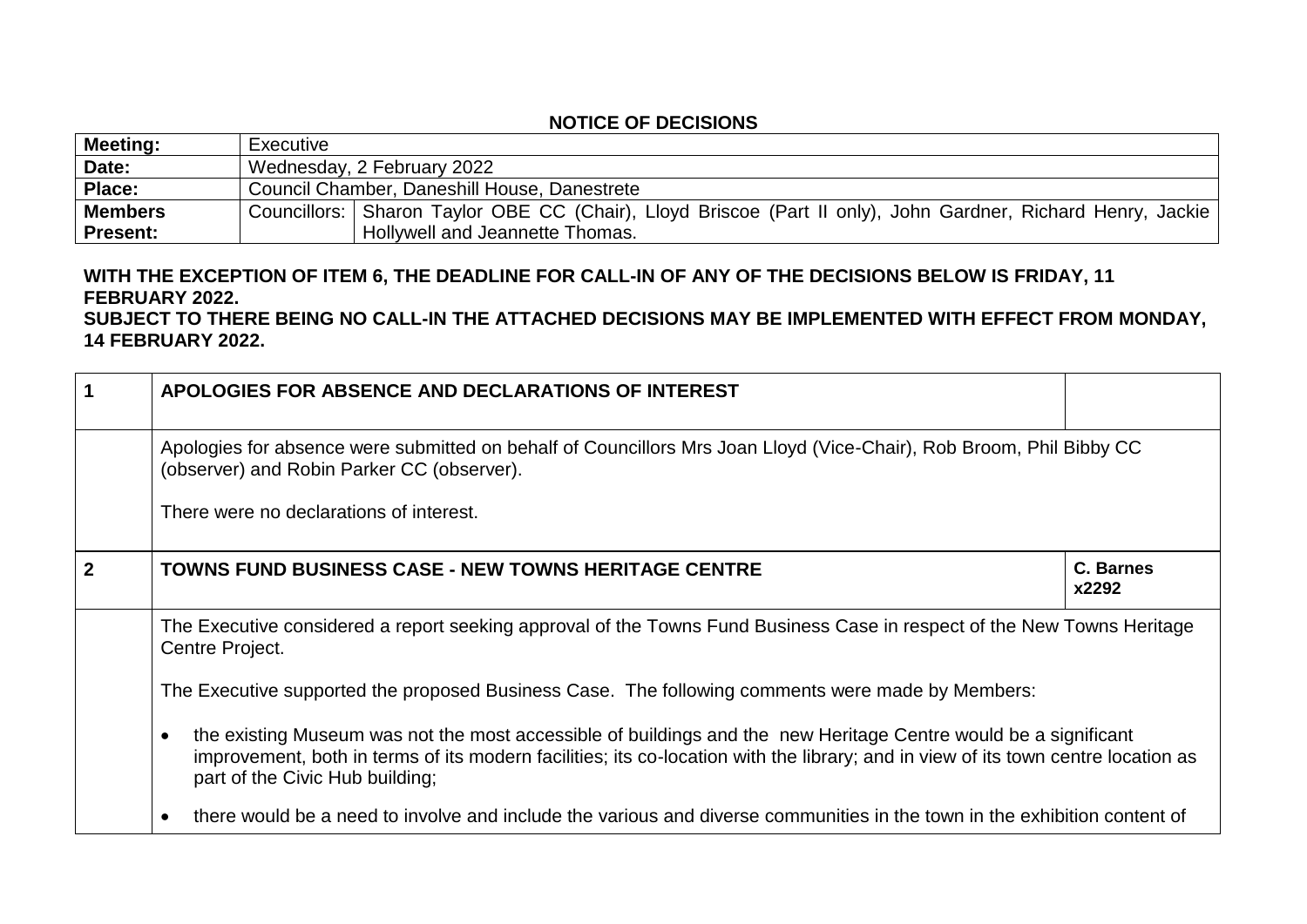the Heritage Centre;

- the modern Civic Hub facility would be designed with a low or zero carbon footprint, in contrast to the various public buildings it would be replacing throughout the town; and
- the Heritage Centre should contain information regarding the industrial and social history of Stevenage, including historical information regarding the past and current businesses operating in the town.

## It was **RESOLVED:**

- 1. That the endorsement of the project from the Stevenage Development Board be noted.
- 2. That the business case for the New Towns Heritage Centre project be approved, and that authority be delegated to the Strategic Director (TP) to submit the project summary to the Department for Levelling Up, Communities and Housing Towns Fund team on behalf of the Council (acting as Accountable Body).
- 3. That further engagement, building on the work of the Community Select Committee, stakeholder workshops and roundtable discussions, as set out in Paragraph 4.1.2 of the report, be endorsed, to support the development of the project.

*Reason for Decision: As contained in report. Other Options considered: As contained in report.*

**3 TOWNS FUND BUSINESS CASE - STEVENAGE SPORT AND LEISURE HUB C. Barnes**

**x2292**

The Executive considered a report seeking approval of the Towns Fund Business Case in respect of the Stevenage Sport and Leisure Hub Project.

The Executive supported the proposed Business Case. The following comments were made by Members:

in response to a question about mitigation against possible cost increases due to inflation, the Strategic Director (CF)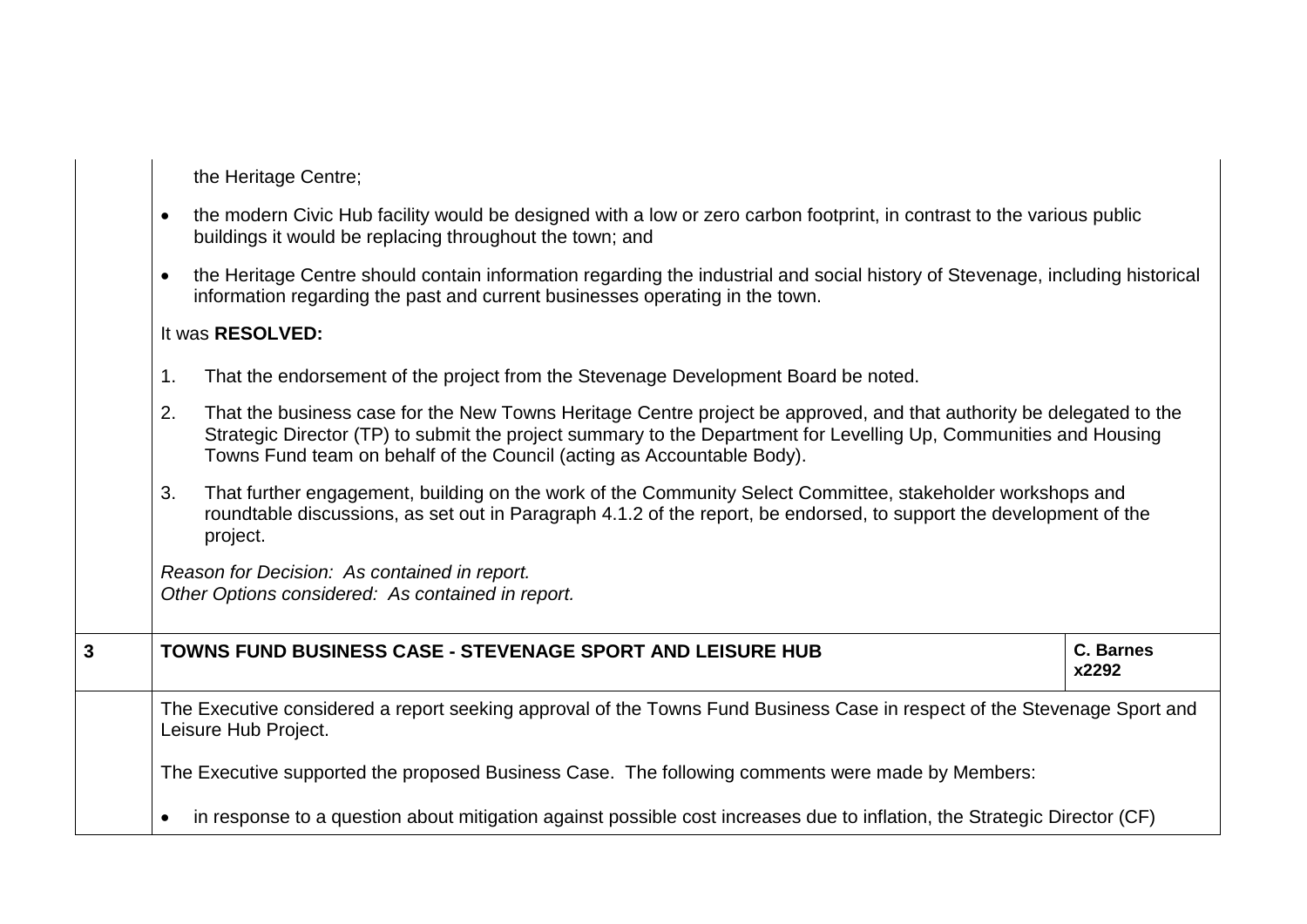|   | <b>Levelling Up White Paper</b><br>The Chair advised that this White Paper had just been published. In respect of its content, she made an initial holding<br>statement.                                                                                                                                        |  |  |
|---|-----------------------------------------------------------------------------------------------------------------------------------------------------------------------------------------------------------------------------------------------------------------------------------------------------------------|--|--|
| 4 | <b>URGENT PART I BUSINESS</b>                                                                                                                                                                                                                                                                                   |  |  |
|   |                                                                                                                                                                                                                                                                                                                 |  |  |
|   | Reason for Decision: As contained in report.<br>Other Options considered: As contained in report.                                                                                                                                                                                                               |  |  |
|   | That the development of a detailed project delivery plan, including detailed funding plan and continued engagement with<br>3.<br>key stakeholders, be endorsed.                                                                                                                                                 |  |  |
|   | That the business case for the Sport and Leisure Hub project be approved, and that authority be delegated to the<br>Strategic Director (TP) to submit the project summary to the Department for Levelling Up, Communities and Housing<br>Towns Fund team on behalf of the Council (acting as Accountable Body). |  |  |
|   | That the endorsement of the project from the Stevenage Development Board be noted.<br>1.                                                                                                                                                                                                                        |  |  |
|   | It was RESOLVED:                                                                                                                                                                                                                                                                                                |  |  |
|   | the project would provide opportunities for individuals wishing to pursue a career in the leisure industry, as well as providing<br>high quality facilities for those participating (at all levels) in a wide variety of sporting and leisure pursuits.                                                         |  |  |
|   | in order to attract a higher and broader level of participation, it was important that the features of the new Sport and Leisure<br>Hub facility were more extensive and up to date than those within the existing leisure facilities;                                                                          |  |  |
|   | advised that such mitigation could either require the use of additional funding and/or value-engineering the project to meet<br>the allocated budget;                                                                                                                                                           |  |  |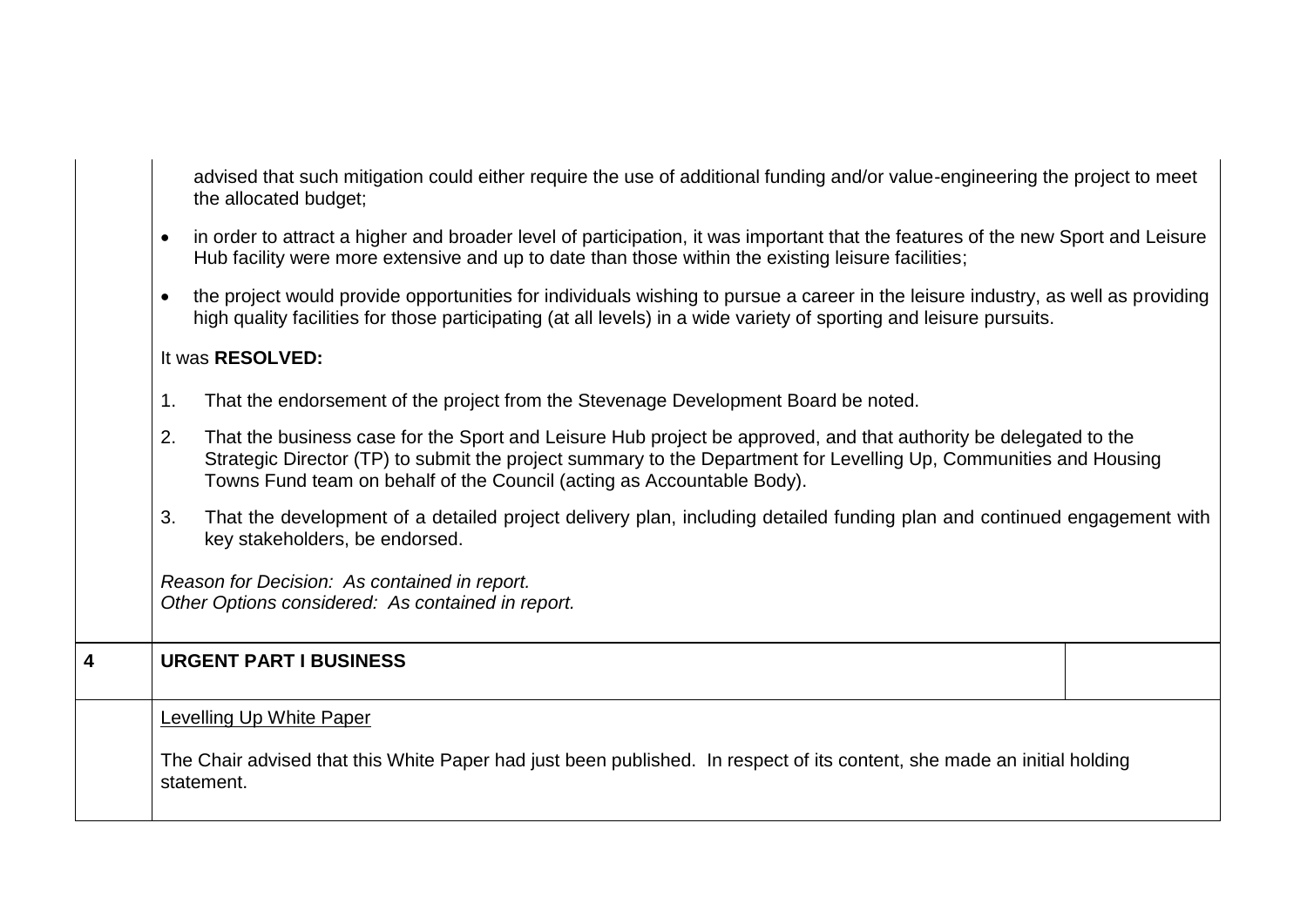The Chair stated that, whilst she welcomed the intent in the White Paper to level up areas of the country that had been left behind, and that there may be opportunities for Stevenage going forward, she had a number of concerns as to how levelling up was to be funded. In particular whether the funding would be for the long term and would genuinely address issues across the UK and not be over-focussed on the north-east and north-west.

The Chair felt that it was disappointing that the proposal of the Hertfordshire Growth Board submitted in the autumn of 2021 had not been accepted as a "pathfinder" project at this stage of the levelling up process. This was particularly so, as all 11 Hertfordshire local authorities, together with the Local Enterprise Partnership and Integrated Care Service were already working constructively in a statutory committee with a clear vision for the future of Hertfordshire.

The Chair recognised that there were significant economic, health, skills and housing inequalities in Hertfordshire, which were trying to be addressed through community wealth building. However, a long term strategy was needed, with ongoing funding support from the Government, to deliver for deprived communities, including some in Stevenage.

The Chair considered that, whilst levelling up could clearly benefit Stevenage in helping to drive forward the skills agenda, especially in the science and technology sector, an opportunity for a real step towards genuine transformational devolution had been missed.

The Chair was of the view that, without a significant funding package from the Government Treasury, and a new constitutional settlement to unshackle local government from Westminster, this White Paper would not achieve the full potential of localism. She felt that what was needed at local level was a secure and sustainable package of funding and powers to enable local leaders to supercharge the economy for the benefit of residents and businesses. Powers and funding would enable investment in transport infrastructure, skills development, economic growth and secure affordable housing, as well as the health inequalities in deprived communities.

The Chair welcomed the devolution of the UK Shared Prosperity Fund, but was concerned that it was to be allocated on a formula system rather than through a bidding system. She felt that the sum available should at least match the funding that was previously delivered through European Union schemes. The ability to direct funding to where it could be used most effectively should be in the hands of local leaders and not Whitehall.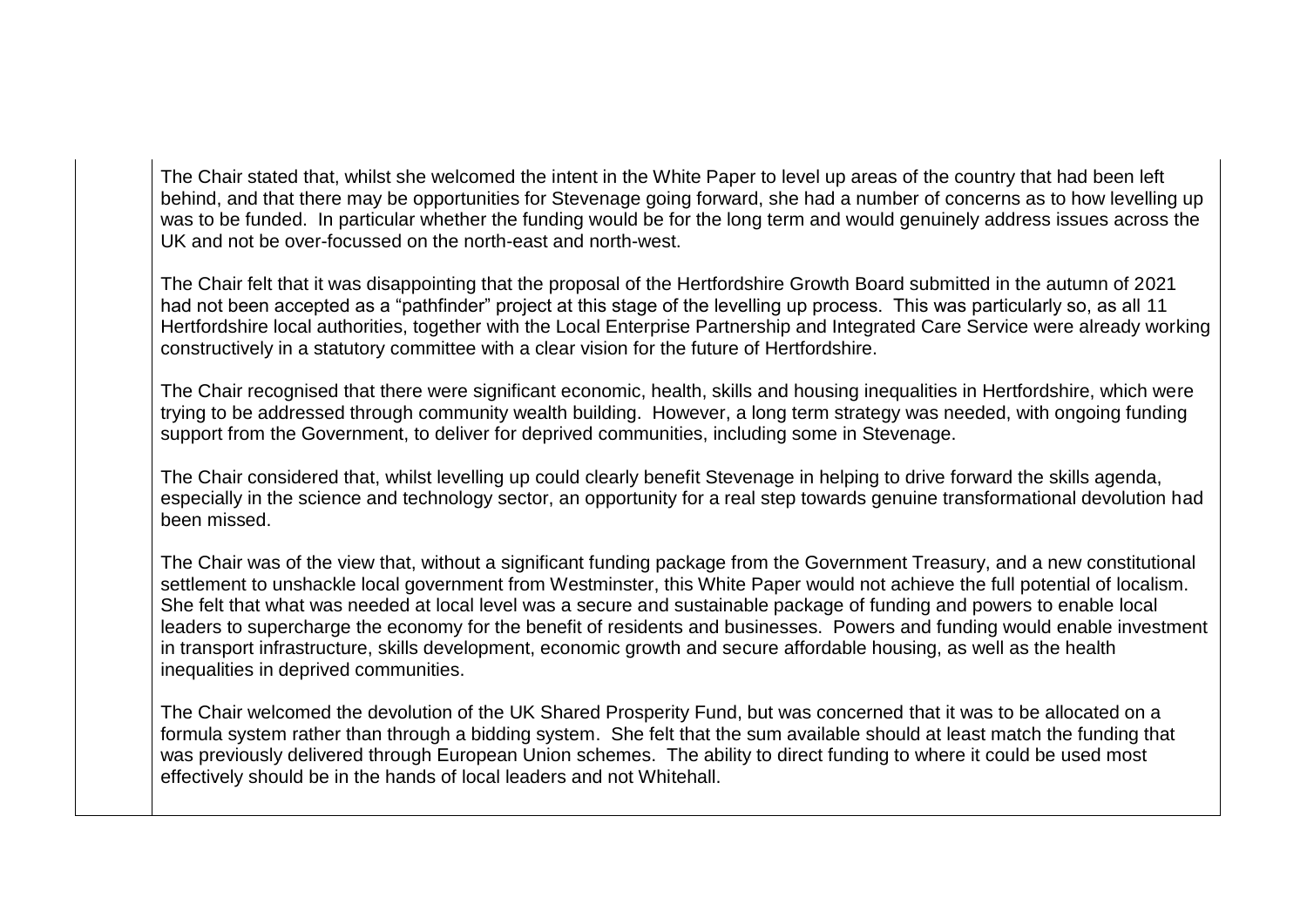|   | The Chair commented that real devolution of the funding would see each area allocated the resources it needed to make local<br>projects happen. It was also the case that much of the funding had already been announced by the Government. She<br>regretted that the White Paper had no focus on the Climate Change and digital capability agendas of local authorities.                                                        |                     |  |
|---|----------------------------------------------------------------------------------------------------------------------------------------------------------------------------------------------------------------------------------------------------------------------------------------------------------------------------------------------------------------------------------------------------------------------------------|---------------------|--|
| 5 | <b>EXCLUSION OF PRESS AND PUBLIC</b>                                                                                                                                                                                                                                                                                                                                                                                             |                     |  |
|   | It was RESOLVED:<br>That under Section 100A of the Local Government Act 1972, the press and public be excluded from the meeting for the<br>1 <sub>1</sub><br>following items of business on the grounds that they involve the likely disclosure of exempt information as described in<br>Paragraphs 1 – 7 of Part 1 of Schedule 12A of the Act as amended by Local Government (Access to Information)<br>(Variation) Order 2006. |                     |  |
|   | 2.<br>That the reasons for the following reports being in Part II were accepted, and that the exemption from disclosure of the<br>information contained therein outweighs the public interest in disclosure.                                                                                                                                                                                                                     |                     |  |
| 6 | LEISURE MANAGEMENT CONTRACT - PROCUREMENT STRATEGY                                                                                                                                                                                                                                                                                                                                                                               | R. Gregory<br>x2568 |  |
|   | The Executive considered a Part II report in respect of a proposed Procurement Strategy with regard to the Leisure<br>Management Contract.                                                                                                                                                                                                                                                                                       |                     |  |
|   | It was RESOLVED that the recommendations contained in the report be approved.<br>Reason for Decision: As contained in report.<br>Other Options considered: As contained in report.                                                                                                                                                                                                                                               |                     |  |